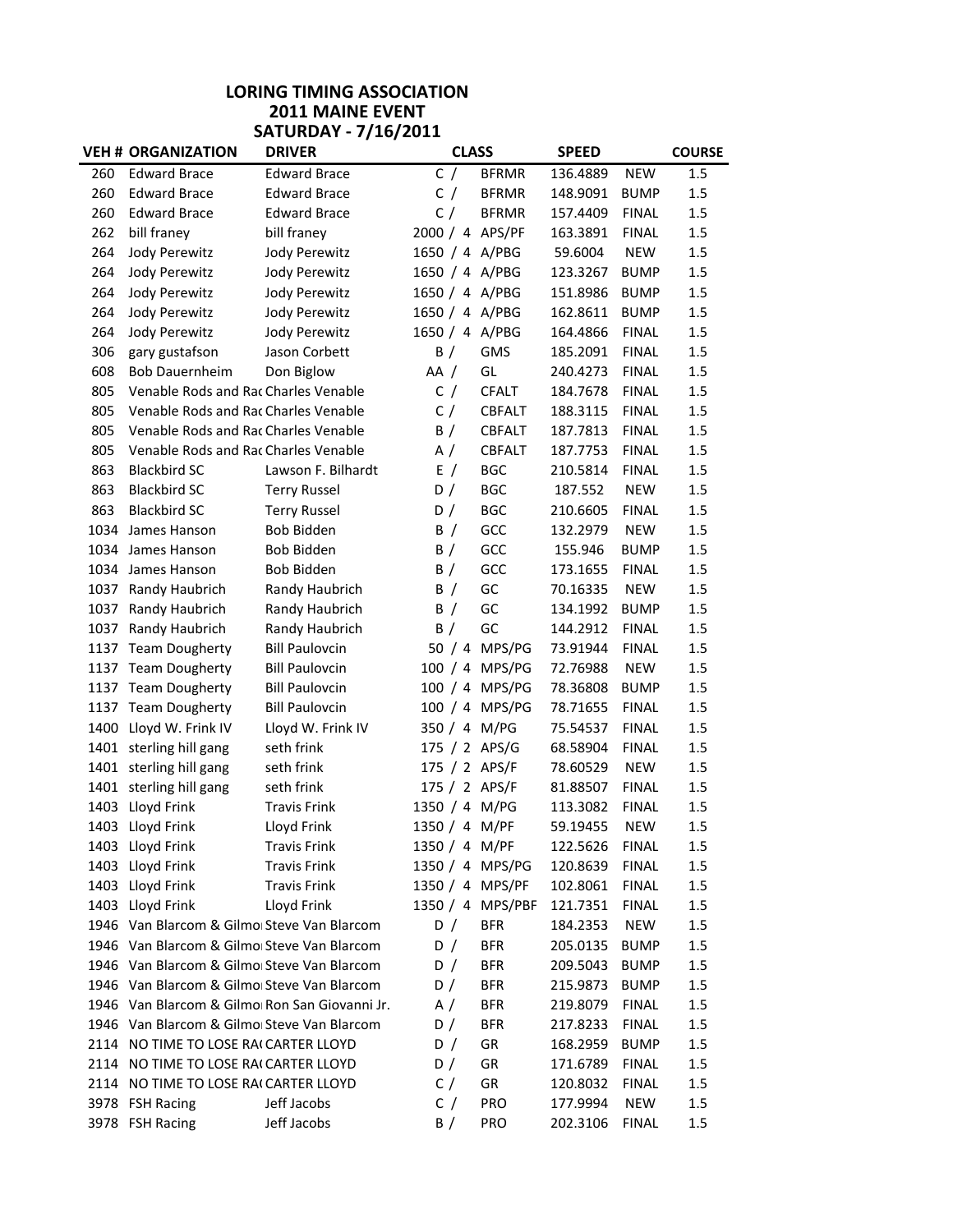|      | 3978 FSH Racing                          | <b>Fred Mullaver</b>   | A $/$           | <b>PRO</b>   | 203.5922 | <b>FINAL</b> | 1.5 |
|------|------------------------------------------|------------------------|-----------------|--------------|----------|--------------|-----|
|      | 3978 FSH Racing                          | Jeff Jacobs            | C /             | <b>PRO</b>   | 202.8681 | <b>FINAL</b> | 1.5 |
|      | 3978 FSH Racing                          | <b>Fred Mullaver</b>   | AA/             | <b>PRO</b>   | 149.4489 | <b>NEW</b>   | 1.5 |
|      | 3978 FSH Racing                          | <b>Fred Mullaver</b>   | AA/             | <b>PRO</b>   | 202.3607 | <b>FINAL</b> | 1.5 |
|      | 4836 Fairway Motor Sports Joseph H. Daly |                        | 750 / 4 A/PBG   |              | 120.1522 | <b>NEW</b>   | 1.5 |
|      | 4836 Fairway Motor Sports Cliff Daly     |                        | 750 / 4 A/PBF   |              | 120.063  | <b>NEW</b>   | 1.5 |
|      | 4836 Fairway Motor Sports Cliff Daly     |                        | 750 / 4 A/PBF   |              | 124.2339 | <b>BUMP</b>  | 1.5 |
|      | 4836 Fairway Motor Sports Joseph H. Daly |                        | 750 / 4 A/PBG   |              | 130.9143 | <b>FINAL</b> | 1.5 |
|      | 4836 Fairway Motor Sports Cliff Daly     |                        | 750 / 4 A/PBF   |              | 130.3104 | <b>FINAL</b> | 1.5 |
|      | 5113 Warner/Forstall Racin Bill Warner   |                        | 1350 / 4 APS/BF |              | 174.189  | <b>NEW</b>   | 1.5 |
|      | 5113 Warner/Forstall Racin Bill Warner   |                        | 1350 / 4 APS/BF |              | 311.945  | <b>FINAL</b> | 1.5 |
|      | 6222 DLT Performance                     | <b>Peter Cumes</b>     | C /             | GSS          | 172.4364 | <b>BUMP</b>  | 1.5 |
|      | 6299 Maxx2Racing                         | David Haas             | C /             | GCT          | 188.4505 | <b>NEW</b>   | 1.5 |
|      |                                          |                        |                 |              |          |              |     |
|      | 6299 Maxx2Racing                         | David Haas             | C /             | GCT          | 208.4895 | <b>FINAL</b> | 1.5 |
|      | 6624 Bobby Minis                         | <b>SCRAP IRON</b>      | XXO /           | <b>BVGC</b>  | 90.79105 | <b>NEW</b>   | 1.5 |
| 6624 | <b>Bobby Minis</b>                       | <b>SCRAP IRON</b>      | XXO /           | <b>BVGC</b>  | 131.0453 | <b>FINAL</b> | 1.5 |
| 7100 | Gary & Pam Beineke Pam Beineke           |                        | AA /            | <b>FCT</b>   | 199.909  | <b>NEW</b>   | 1.5 |
| 7100 | Gary & Pam Beineke Pam Beineke           |                        | AA /            | FCT          | 205.6998 | <b>FINAL</b> | 1.5 |
|      | 7152 Don Roberts                         | Don Roberts            | 2000 / 4 A/PG   |              | 120.704  | <b>NEW</b>   | 1.5 |
|      | 7152 Don Roberts                         | Don Roberts            | 2000 / 4 A/PG   |              | 124.2412 | <b>FINAL</b> | 1.5 |
|      | 7600 Das Bullet                          | Jim Cosgrove           | F /             | <b>BFL</b>   | 162.0464 | <b>NEW</b>   | 1.5 |
|      | 7600 Das Bullet                          | Jim Cosgrove           | F/              | <b>BFL</b>   | 177.432  | <b>BUMP</b>  | 1.5 |
|      | 7600 Das Bullet                          | Jim Cosgrove           | F /             | <b>BFL</b>   | 206.8817 | <b>FINAL</b> | 1.5 |
|      | 7791 Geezer Racing                       | <b>Brian Acton</b>     | B /             | BFALT        | 203.4497 | <b>FINAL</b> | 1.5 |
|      | 7791 Geezer Racing                       | George Turner          | B /             | <b>BGALT</b> | 184.8551 | <b>NEW</b>   | 1.5 |
|      | 7791 Geezer Racing                       | George Turner          | B /             | <b>BGALT</b> | 202.6297 | <b>FINAL</b> | 1.5 |
|      | 7791 Geezer Racing                       | <b>Brian Acton</b>     | A /             | <b>BFALT</b> | 204.6742 | <b>FINAL</b> | 1.5 |
|      | 8150 Ron San Giovanni                    | Ron San Giovanni       | XF /            | <b>BFL</b>   | 84.43777 | <b>FINAL</b> | 1.5 |
|      | 9121 Black Bart Racing                   | <b>Thomas Cronan</b>   | 750 / 4 P/PP    |              | 104.9913 | <b>BUMP</b>  | 1.5 |
|      | 9121 Black Bart Racing                   | Thomas Cronan          | 750 / 4 P/PP    |              | 115.5338 | <b>BUMP</b>  | 1.5 |
|      | 9121 Black Bart Racing                   | Thomas Cronan          | 750 / 4 P/PP    |              | 126.0774 | <b>BUMP</b>  | 1.5 |
|      | 9121 Black Bart Racing                   | <b>Thomas Cronan</b>   | 750 / 4 P/PP    |              | 126.7522 | <b>BUMP</b>  | 1.5 |
|      | 9121 Black Bart Racing                   | Thomas Cronan          | 750 / 4 P/PP    |              | 129.4697 | <b>FINAL</b> | 1.5 |
|      | 9162 Atlantic Auto Racing                | Joe Anthony            | C /             | GSS          | 175.6501 | <b>BUMP</b>  | 1.5 |
|      | 9162 Atlantic Auto Racing                | Joe Anthony            | C /             | GSS          | 178.8293 | <b>FINAL</b> | 1.5 |
|      | 9162 Atlantic Auto Racing                | Joe Anthony            | C /             | FSS          | 177.0009 | <b>NEW</b>   | 1.5 |
|      | 9162 Atlantic Auto Racing                | Joe Anthony            | C $/$           | <b>FSS</b>   | 178.7833 | <b>FINAL</b> | 1.5 |
|      | 9222 Mark Maybury                        | Mark Maybury           | B /             | GT           | 124.6647 | <b>NEW</b>   | 1.5 |
|      | 9222 Mark Maybury                        | Mark Maybury           | B /             | GT           | 144.493  | <b>BUMP</b>  | 1.5 |
|      | 9222 Mark Maybury                        | Mark Maybury           | B /             | GT           | 148.9096 | <b>BUMP</b>  | 1.5 |
|      | 9222 Mark Maybury                        | Mark Maybury           | B /             | GT           | 153.3541 | <b>FINAL</b> | 1.5 |
|      | 9263 Kent Sirimoglu                      | Kent Sirimoglu         | 1350 / 4        | M/BF         | 193.8887 | <b>BUMP</b>  | 1.5 |
|      | 9263 Kent Sirimoglu                      | Kent Sirimoglu         | 1350 / 4 M/BF   |              | 198.4597 | <b>BUMP</b>  | 1.5 |
| 9263 | Kent Sirimoglu                           | Kent Sirimoglu         | 1350 / 4        | M/BF         | 204.8865 | <b>FINAL</b> | 1.5 |
| 9304 | Andre Moreau                             | Andre Moreau           | B /             | <b>GALT</b>  | 168.2716 | <b>NEW</b>   | 1.5 |
| 9304 |                                          |                        |                 | <b>GALT</b>  |          |              |     |
|      | Andre Moreau                             | Andre Moreau           | B /             |              | 179.1466 | <b>FINAL</b> | 1.5 |
| 9338 | Mike Largesse                            | Mike Largesse          | B /             | <b>PRO</b>   | 186.8887 | <b>BUMP</b>  | 1.5 |
|      | 9347 CommutaBusa                         | Ken Klein              | 1650 / 4 APS/G  |              | 137.4856 | <b>FINAL</b> | 1.5 |
|      | 9359 Ernest P Landry                     | <b>Ernest P Landry</b> | D /             | <b>PRO</b>   | 126.3704 | <b>NEW</b>   | 1.5 |
|      | 9359 Ernest P Landry                     | <b>Ernest P Landry</b> | D /             | <b>PRO</b>   | 130.9213 | <b>FINAL</b> | 1.5 |
| 9389 | <b>Krypton Racing</b>                    | Tom Crompton           | 175 / 4 MPS/G   |              | 67.39064 | <b>FINAL</b> | 1.5 |
| 9389 | <b>Krypton Racing</b>                    | Tom Crompton           | 175 / 4 M/F     |              | 48.87117 | <b>FINAL</b> | 1.5 |
| 9393 | James Silk Jr.                           | James Silk Jr.         | 1350 / 4 M/F    |              | 148.3968 | <b>FINAL</b> | 1.5 |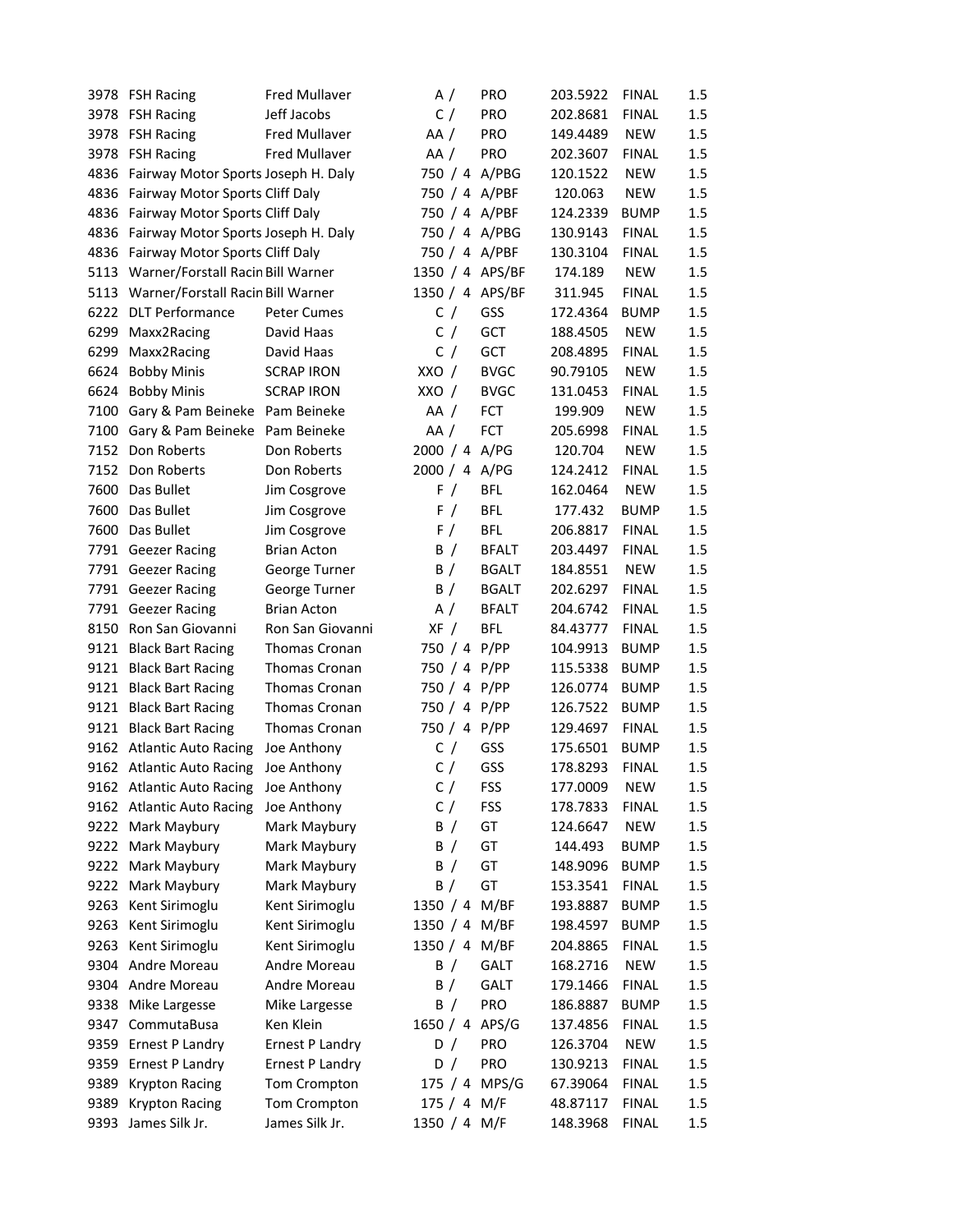|      | 9396 Cyrus Clark                             | Cyrus Clark          | D /             | <b>CPRO</b>                | 128.6387 | NEW          | $1.5\,$ |
|------|----------------------------------------------|----------------------|-----------------|----------------------------|----------|--------------|---------|
|      | 9396 Cyrus Clark                             | Cyrus Clark          | D /             | <b>CPRO</b>                | 132.1053 | <b>FINAL</b> | 1.5     |
|      | 9410 Dave Cover                              | Dave Cover           | III /           | E                          | 112.103  | <b>FINAL</b> | 1.5     |
|      | 9411 Ross Merrill                            | <b>Ross Merrill</b>  | C /             | GT                         | 139.3551 | <b>FINAL</b> | 1.5     |
|      | 9411 Ross Merrill                            | <b>Ross Merrill</b>  | AA /            | <b>BGT</b>                 | 139.274  | <b>FINAL</b> | 1.5     |
|      | 9419 Serge Bourque                           | Serge Bourque        | 1000 / 4 M/BF   |                            | 181.0274 | <b>NEW</b>   | 1.5     |
|      | 9419 Serge Bourque                           | Serge Bourque        | 1000 / 4 M/BF   |                            | 203.3865 | <b>FINAL</b> | $1.5\,$ |
|      | 9421 PRT Racing                              | Carl T. Schaefer     | 650 / 4 M/PF    |                            | 91.16608 | <b>NEW</b>   | 1.5     |
|      | 9421 PRT Racing                              | Carl T. Schaefer     | 650 / 4 M/PF    |                            | 112.9617 | <b>BUMP</b>  | 1.5     |
|      | 9421 PRT Racing                              | Carl T. Schaefer     | 650 / 4 M/PF    |                            | 113.0598 | FINAL        | 1.5     |
|      | 9427 Belinda L Melaragno                     | Belinda L Melaragno  | 650 / 4 P/P     |                            | 121.6548 | <b>NEW</b>   | 1.5     |
|      | 9427 Belinda L Melaragno                     | Belinda L Melaragno  | 650 / 4 P/P     |                            | 147.7614 | <b>BUMP</b>  | 1.5     |
|      | 9427 Belinda L Melaragno                     | Belinda L Melaragno  | 650 / 4 P/P     |                            | 149.4827 | <b>BUMP</b>  | $1.5\,$ |
|      | 9427 Belinda L Melaragno                     | Belinda L Melaragno  | 650 / 4 P/P     |                            | 158.7165 | <b>FINAL</b> | 1.5     |
|      | 9433 John Petsche                            | John Petsche         | 350 / 4 A/AF    |                            | 42.85359 | <b>NEW</b>   | 1.5     |
|      | 9433 John Petsche                            | John Petsche         | 350 / 4 A/AF    |                            | 50.09307 | <b>BUMP</b>  | 1.5     |
|      | 9433 John Petsche                            | John Petsche         | 350 / 4 A/AF    |                            | 53.82774 | <b>BUMP</b>  | 1.5     |
|      | 9433 John Petsche                            | John Petsche         | 350 / 4 A/AF    |                            | 54.29124 | <b>BUMP</b>  | 1.5     |
|      | 9433 John Petsche                            | John Petsche         | 350 / 4 A/AF    |                            | 56.53492 | <b>FINAL</b> | 1.5     |
|      | 9434 Parker Tompkins                         | Parker Tompkins      | C /             |                            |          | <b>BUMP</b>  | $1.5\,$ |
|      |                                              |                      |                 | <b>CPRO</b><br><b>CPRO</b> | 127.5248 |              |         |
|      | 9434 Parker Tompkins                         | Parker Tompkins      | C /             |                            | 130.592  | <b>FINAL</b> | $1.5\,$ |
|      | 9441 Edward Krukar                           | <b>Edward Krukar</b> | 1350 / 4 M/F    |                            | 125.3234 | <b>NEW</b>   | $1.5\,$ |
|      | 9448 Charles Freeman                         | Charles Freeman      | 2000 / 4 MPS/F  |                            | 212.0635 | <b>BUMP</b>  | 1.5     |
|      | 9448 Charles Freeman                         | Charles Freeman      | 2000 / 4 MPS/F  |                            | 216.7768 | <b>BUMP</b>  | 1.5     |
|      | 9448 Charles Freeman                         | Charles Freeman      | 2000 / 4 MPS/F  |                            | 219.1802 | <b>BUMP</b>  | 1.5     |
|      | 9448 Charles Freeman                         | Charles Freeman      | 2000 / 4 MPS/F  |                            | 221.1829 | <b>FINAL</b> | 1.5     |
|      | 9452 D. Thomas Borcherdt D. Thomas Borcherdt |                      | 500 / 4 A/PG    |                            | 108.127  | NEW          | 1.5     |
|      | 9452 D. Thomas Borcherdt D. Thomas Borcherdt |                      | 500 / 4 A/PG    |                            | 116.1755 | <b>BUMP</b>  | 1.5     |
|      | 9452 D. Thomas Borcherdt D. Thomas Borcherdt |                      | 500 / 4 A/PG    |                            | 117.9175 | <b>FINAL</b> | 1.5     |
|      | 9474 Wendell Allen                           | Wendell Allen        | 500 / 4 M/G     |                            | 101.9631 | <b>NEW</b>   | 1.5     |
|      | 9474 Wendell Allen                           | Wendell Allen        | 500 / 4 M/G     |                            | 109.287  | <b>BUMP</b>  | 1.5     |
|      | 9474 Wendell Allen                           | Wendell Allen        | 500 / 4 M/G     |                            | 112.3183 | <b>FINAL</b> | 1.5     |
|      | 9493 Cyrus Clark                             | Cyrus Clark          | E /             | <b>BGCC</b>                | 127.3513 | <b>NEW</b>   | 1.5     |
|      | 9493 Cyrus Clark                             | Cyrus Clark          | E /             | <b>BGCC</b>                | 129.895  | FINAL        | 1.5     |
|      | 9494 DAS Performance                         | Thomas Cronan        | 1650 / 4 APS/BF |                            | 236.96   | <b>FINAL</b> | 1.5     |
|      | 9501 Jon Dillingham                          | Jon Dillingham       |                 | 2000 / 4 MPS/PBG           | 116.422  | <b>FINAL</b> | 1.5     |
|      | 9501 Jon Dillingham                          | Jon Dillingham       | 2000 / 4 M/PBG  |                            | 129.4914 | <b>FINAL</b> | $1.5\,$ |
|      | 9504 Eleanor Sullivan                        | Eleanor Sullivan     | F /             | PRO                        | 121.7293 | <b>NEW</b>   | 1.5     |
|      | 9504 Eleanor Sullivan                        | Eleanor Sullivan     | F /             | PRO                        | 122.4333 | <b>BUMP</b>  | 1.5     |
|      | 9504 Eleanor Sullivan                        | Eleanor Sullivan     | F /             | <b>PRO</b>                 | 125.0964 | <b>FINAL</b> | 1.5     |
|      | 9512 Mike Tomany                             | Mike Tomany          | 750 / 4 M/PF    |                            | 116.4012 | <b>NEW</b>   | 1.5     |
|      | 9512 Mike Tomany                             | Mike Tomany          | 750 / 4 M/PF    |                            | 119.8304 | <b>BUMP</b>  | 1.5     |
|      | 9512 Mike Tomany                             | Mike Tomany          | 750 / 4 M/PF    |                            | 125.8031 | <b>FINAL</b> | 1.5     |
|      | 9539 Tracy Neal                              | <b>Greg Neal</b>     | 650 / 4 MPS/G   |                            | 173.8083 | <b>NEW</b>   | 1.5     |
|      | 9539 Tracy Neal                              | <b>Greg Neal</b>     | 650 / 4 MPS/G   |                            | 180.4188 | <b>FINAL</b> | 1.5     |
|      | 9542 Raymond Fournier                        | Raymond Fournier     | D /             | <b>FSS</b>                 | 129.034  | <b>FINAL</b> | 1.5     |
|      | 9543 PRT Racing                              | Carl T. Schaefer     |                 | 750 / 4 MPS/PBF            | 153.8865 | <b>NEW</b>   | 1.5     |
|      | 9543 PRT Racing                              | Carl T. Schaefer     |                 | 750 / 4 MPS/PBF            | 158.6657 | <b>FINAL</b> | 1.5     |
|      | 9563 Pierre Babin                            | Pierre Babin         | 350 / 2 MPS/F   |                            | 63.8277  | <b>NEW</b>   | 1.5     |
|      | 9563 Pierre Babin                            | Pierre Babin         | 350 / 2 MPS/F   |                            | 107.7732 | FINAL        | 1.5     |
|      | 9563 Pierre Babin                            | Pierre Babin         | 0/              | 0                          | 112.4028 | <b>FINAL</b> | 1.5     |
|      | 9576 Fairway Motor Sports Tom Daly           |                      | 1000 / 4 P/PP   |                            | 129.7889 | <b>FINAL</b> | 1.5     |
| 9577 | Rickey Gadson                                | Rickey Gadson        | 1000 / 4 MPS/G  |                            | 200.7645 | <b>BUMP</b>  | 1.5     |